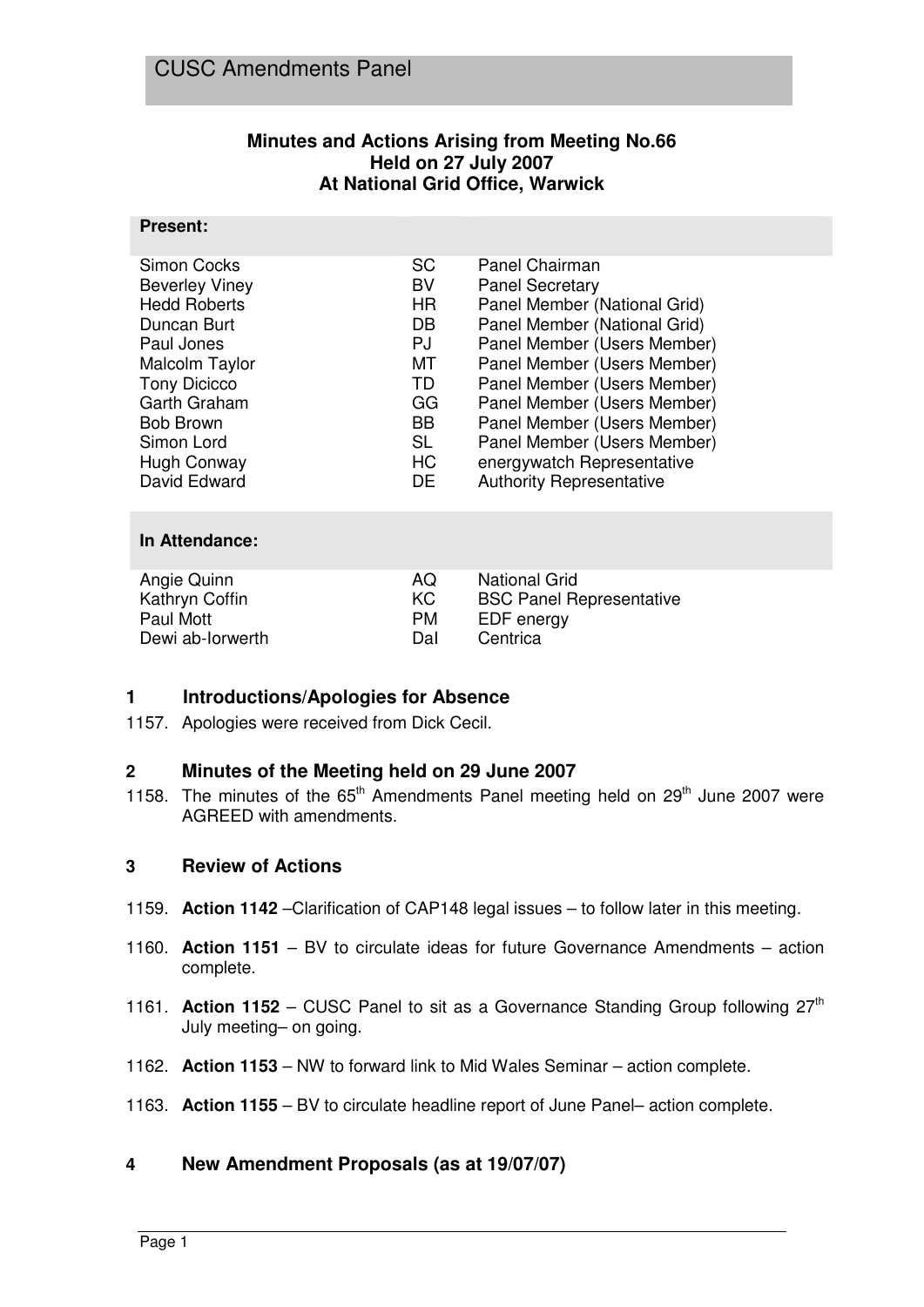### **CAP156**: **Reactive Power Default Payment Rate – Use of Spectron Power Index**

- 1164. DB gave a presentation on CAP156 which is available on the CUSC Website at http://www.nationalgrid.com/NR/rdonlyres/0B0CB715-A218-4B23-B0E7- 52111BF2C221/19267/CAP156PanelproposalPresentationJuly07.pdf
- 1165. It was agreed that CAP156 should proceed to Consultation for 4 weeks.

#### **CAP157: Provision of interim response volume information**

- 1166. DB gave a presentation on CAP157 which is available on the CUSC Website at http://www.nationalgrid.com/NR/rdonlyres/64C6EA8C-9BC9-49AA-B012- E3F854163894/19268/CAP157Presentationslides.pdf
- 1167. As this Amendment Proposal had originally requested Urgent Status, it was discussed if urgency was still needed even though the Urgent Status had been declined. It was confirmed that other Credit options were available to the proposer and interim arrangements had been made.
- 1168. It was agreed that credit is a complex area and therefore a Working Group was required however whilst it was agreed to proceed to Working Group for 3 months if the group could report back sooner that would be preferred.
- 1169. The Working Group will be chaired by Bob Brown and the first meeting will be on  $17<sup>th</sup>$ August. Nominations should be sent to Beverley Viney by  $3<sup>rd</sup>$  August.

# **5 Standing/Working Group Reports**

- 1170. **BSSG (Balancing Services Standing Group) –** nothing further to add since June CUSC Panel. Details of the Standing Group can be found at http://www.nationalgrid.com/uk/Electricity/Codes/systemcode/workingstandinggroups /bssg/
- 1171. **TASG (Transmission Access Standing Group)** HR gave an update on TASG a number of models have been proposed and the Final report will be presented to the August panel. Further details of the Standing Group can be found at http://www.nationalgrid.com/uk/Electricity/Codes/systemcode/workingstandinggroups /TASG/
- 1172. **CAP148: Deemed Access Rights to the GB Transmission System for Renewable Generators –** MT gave an update, the next meeting is 3<sup>rd</sup> August and a number of Working Group Alternatives are being considered and discussed, a full report will be presented to the August CUSC Panel.
- 1173. Action 1142 regarding legal advice for CAP148 was discussed. AQ had issued a response to the comments raised by GG. AQ reiterated that role of CUSC Panel and National Grid is to assess Amendment Proposals as to whether they better facilitates the CUSC. Ofgem is the only body that can approve/implement the amendment and whether the amendment is legal is a question Ofgem have to address. The associated CAP148 Working Group is therefore a properly constituted Working Group.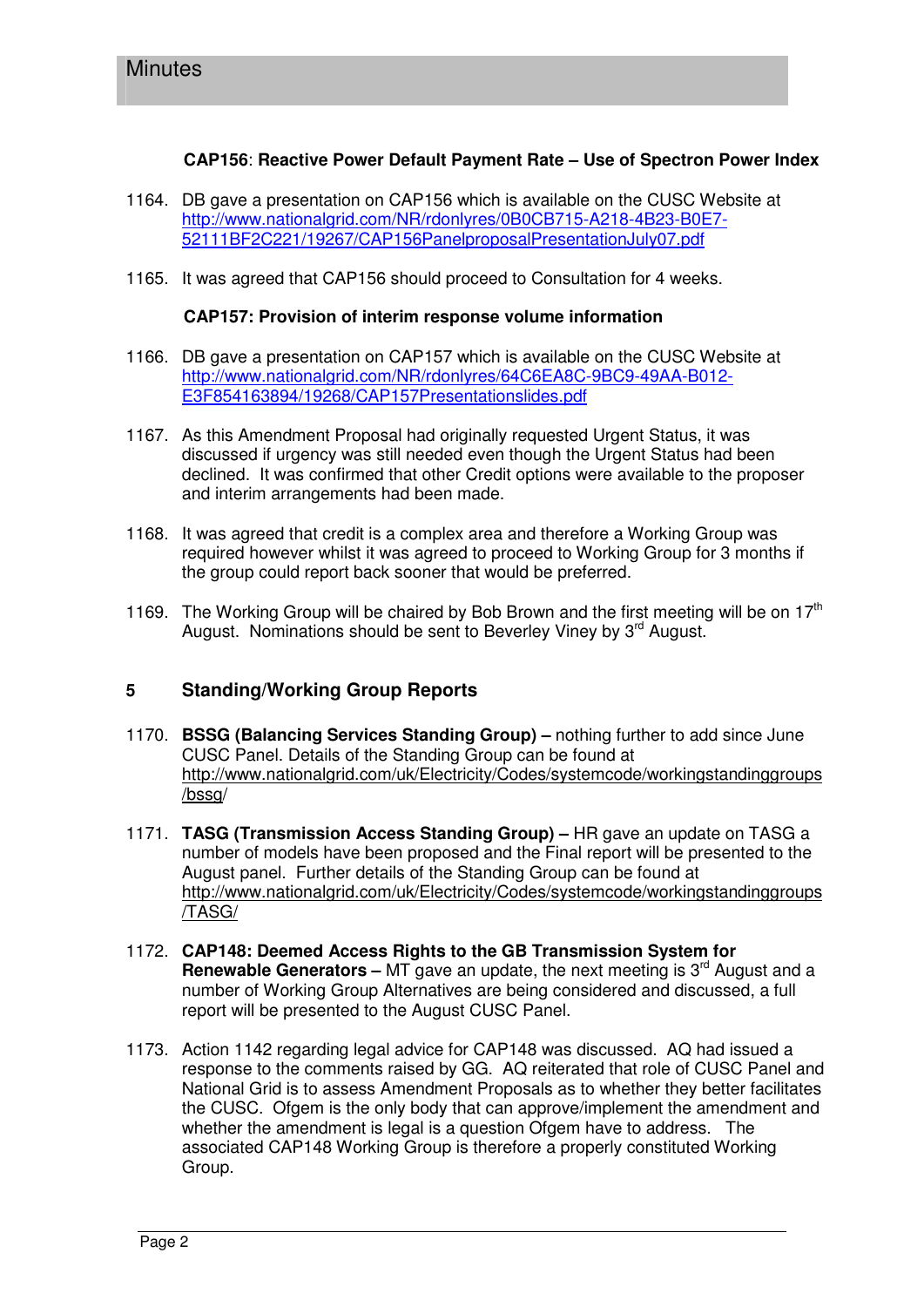- 1174. **CAP149 TEC Lite –** The first meeting was held on 25<sup>th</sup> July, and the Working Group Report is expected to be presented to the September CUSC Panel. It was noted that the proposer of this Amendment did not send a representative or participate by teleconference at the Working Group meeting.
- 1175. As the meeting was held so close to the July CUSC Panel meeting it was agreed to circulate the Terms of Reference to the CUSC Panel. Following circulation the CUSC Panel would have a week to raise any concerns otherwise they would be deemed as accepted.
- **Action: TD and BV** 1176. **CAP150-155 Capacity Reduction: Construction Agreements Works Register: Exhibit D, B, F & I revisions. –** The Terms of Reference were approved by the CUSC Panel.
- 1177. GG updated the Panel that CAP152-155 will not be a 1 meeting turnaround as there were differences between the legal text presented to the Working Group and the Amendment Proposal.
- 1178. The request to amalgamate the Working Group Reports for CAP152-155 was approved by the CUSC Panel.

# **6 Consultation Papers (as at 19/07/07)**

1179. **CAP146** – **Responsibilities and liabilities associated with Third Party Works and Modification made by Modification Affected Users** - BV informed the Panel that the Consultation Alternative closed on  $26<sup>th</sup>$  July.

#### **7 CUSC Amendment Panel vote**

1180. CAP141 Clarification of the Content of a Response to a Request for a Statement of Works. The result of the Panel Recommendation Vote as to whether CAP 141 BETTER facilitated the Applicable CUSC Objectives was as follows:

Original No - unanimous WGAA Yes - unanimous CAA A No - majority CAA B Yes - majority

- 1181. BEST WGAA \*majority 6 of the 8 Panel Members voted that WGAA was the best
- **8 Pending Authority Decisions (as at 19/07/07)**
- 1182. None
- **9 Authority Decisions (as at 19/07/07)**
- 1183. None